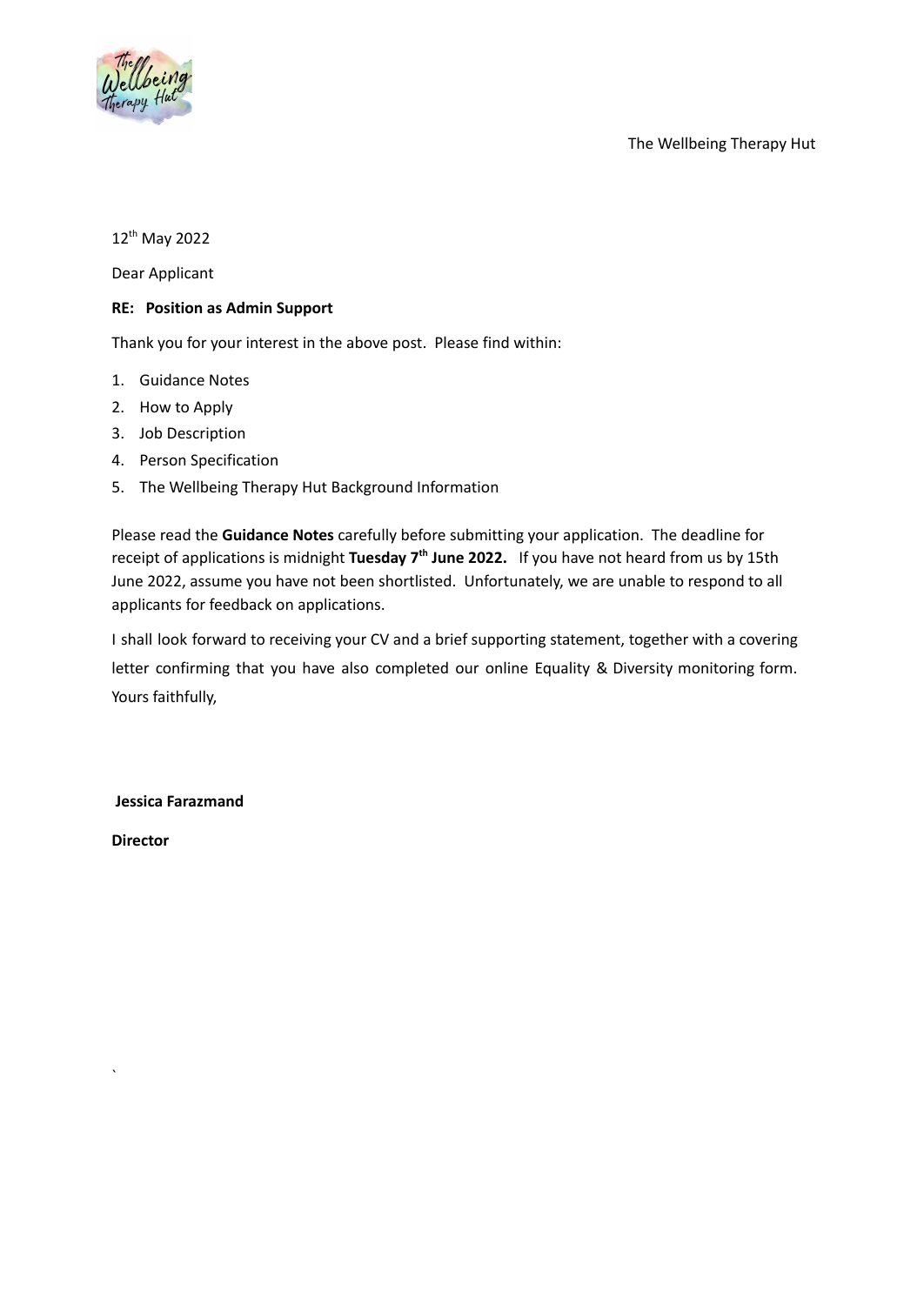The Wellbeing Therapy Hut



# **1. GUIDANCE NOTES**

# *Please read these guidance notes before submitting your application.*

The CV and supporting statement are essential parts of the recruitment process as they are used to decide who will be shortlisted for interview. Please ensure, therefore, that you read the Job Description, Person Specification and these notes carefully before submitting your application.

## **Job Description**

The Job Description contains details of the duties and responsibilities of the post for which you are applying. These are outlined as comprehensively as possible to give a clear idea of what will be required of the post holder.

## **Person Specification**

`

The Person Specification lists the requirements of the post, in terms of experience, knowledge, skills and abilities. These are the criteria used in deciding who will be called for interview. It is therefore vital that you consider the requirements listed in the Person Specification when writing your supporting statement and that you demonstrate how your skills and experience meet these requirements.

# **Equality & Diversity Monitoring**

This form is used to assess whether our advertising is reaching all sections of the community. It plays no part in the recruitment process. The monitoring form is anonymous and is separated from your application on arrival at the Centre. We would be grateful if you could complete this form online and return it with your CV and supporting statement. [.](https://forms.office.com/Pages/ResponsePage.aspx?id=M0dOp5wTT0q84PBToF_m6zv8ZkXTuoRBiTC3zxsj_1JUREhXTkdETUIxRjA3SklYUzlDVjRCOFNVSy4u) https://forms.gle/FmHbMEoibB89MNnE9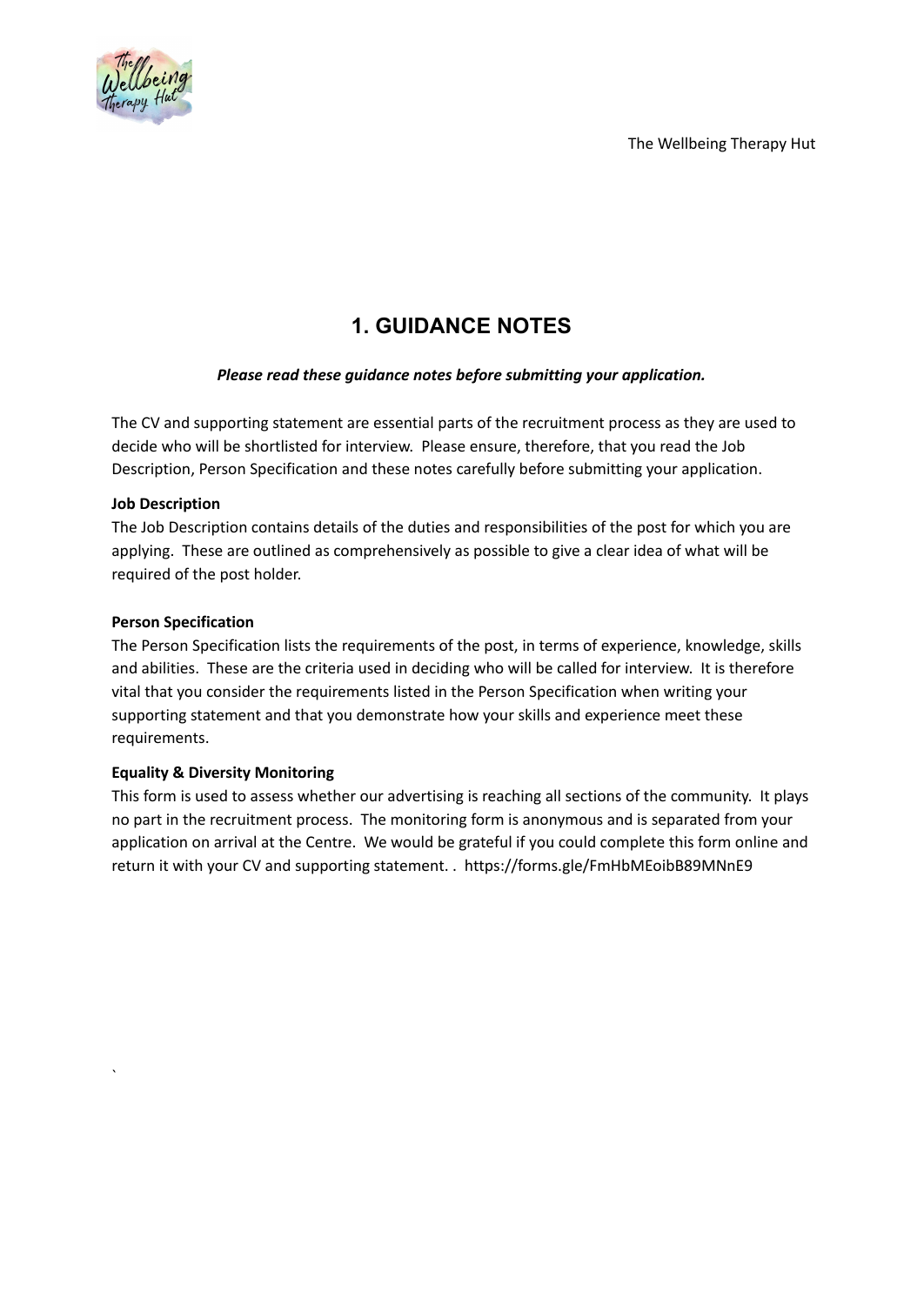



# **2. HOW TO APPLY**

Your application should comprise:

## • **A mandatory supporting statement of no more than 600 words.**

This is your opportunity to tell us why you want to join The Wellbeing Therapy Hut in this post and what makes you a good candidate for the job. Complete this statement and relate your skills, knowledge and experience to the Person Specification criteria listed as fully as possible with reference to your paid and/or unpaid work experience, training and qualifications as appropriate. Due to possible high number of applications we reserve the right to not consider applications which do not specifically address the points in the Person Specification in order.

## • **A full CV**

`

Please include your educational and professional qualifications, a full employment history highlighting key responsibilities and relevant achievements, including dates and reasons for any gaps in employment, and any voluntary experience you have had.

• **A covering letter including the details of two referees, one of which should be your current employer.**

As well as your own contact details, please include each referee's name, role and organisation, relationship to you, how long they have known you, address, contact number and email address. Referees will not be contacted unless you are offered the role. Details of referees are held in the strictest confidence. **NB:**

• Please give details of whether you have a prosecution pending or have you ever been convicted by a court or cautioned by the police for any offence. If so, please send details alongside your application in a confidential attachment. This will only be opened by the Director if the candidate is shortlisted. Disclosure will not automatically disqualify you from consideration for this post.

#### **Applications should be emailed to Jess Farazmand, [info@thewellbeingtherapyhut.co.uk](mailto:info@thewellbeingtherapyhut.co.uk)**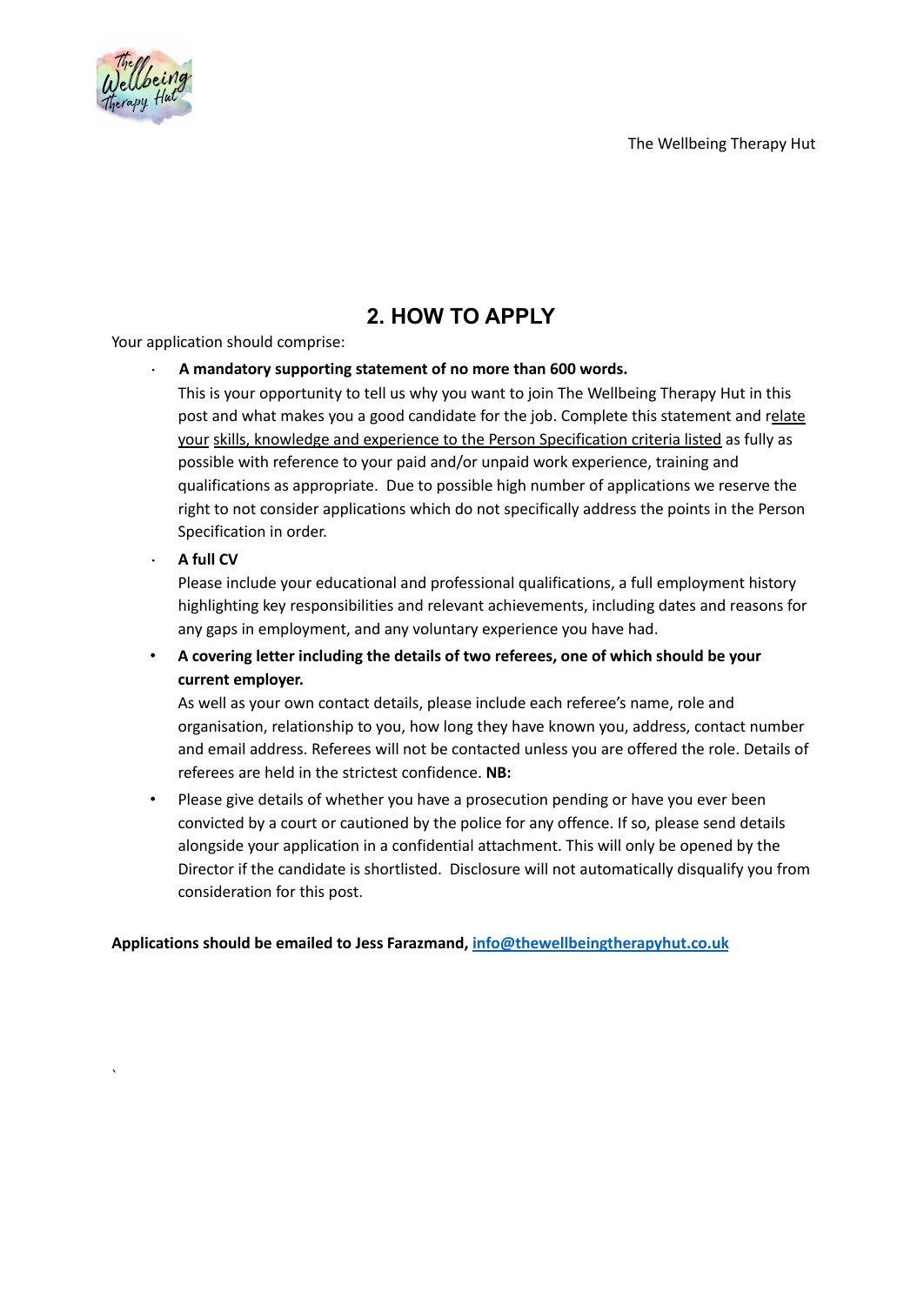

| <b>Job Title</b>                               | <b>Admin Support</b>                                                                                                                                                                                                                                  | <b>Hours</b> | 10 hours                                    |
|------------------------------------------------|-------------------------------------------------------------------------------------------------------------------------------------------------------------------------------------------------------------------------------------------------------|--------------|---------------------------------------------|
| <b>Salary</b>                                  | £9.50 - £10 per hour plus 3% pension                                                                                                                                                                                                                  | Location     | Remote working but<br>possibly Epsom office |
| <b>Reports to</b>                              | <b>Director</b>                                                                                                                                                                                                                                       |              |                                             |
| <b>Main Purpose</b><br>and Scope of<br>the Job | To support Director in admin duties. Working with other counsellors (Trainee &<br>Qualified) with admin duties. Answering calls, emails and other<br>communications. Working on our social media. Support with Invoicing clients<br>and book keeping. |              |                                             |
| <b>Main Duties and</b><br>responsibilities     | The main duties of the post are to:                                                                                                                                                                                                                   |              |                                             |
| The main duties of the post are:               |                                                                                                                                                                                                                                                       |              |                                             |
|                                                | Working with the DIRECTOR and team, develop and support the delivery<br><b>I</b><br>of the TWTH.                                                                                                                                                      |              |                                             |
|                                                | Identify and develop networks and partnerships to open up opportunities<br>to grow.                                                                                                                                                                   |              |                                             |
|                                                | Liaise with statutory, public and private sector organisations on issues<br>P.<br>concerning Therapy.                                                                                                                                                 |              |                                             |
|                                                | Maintain contact lists<br>n.                                                                                                                                                                                                                          |              |                                             |
|                                                | Produce and distribute correspondence memos, letters and forms                                                                                                                                                                                        |              |                                             |
|                                                | Assist in the preparation of scheduled reports<br>H                                                                                                                                                                                                   |              |                                             |
|                                                | Provide information by answering questions and requests                                                                                                                                                                                               |              |                                             |
|                                                | Handle multiple projects<br>F.                                                                                                                                                                                                                        |              |                                             |
|                                                | Carry out administrative duties such as filing, typing, copying, scanning,<br>E.<br>etc.                                                                                                                                                              |              |                                             |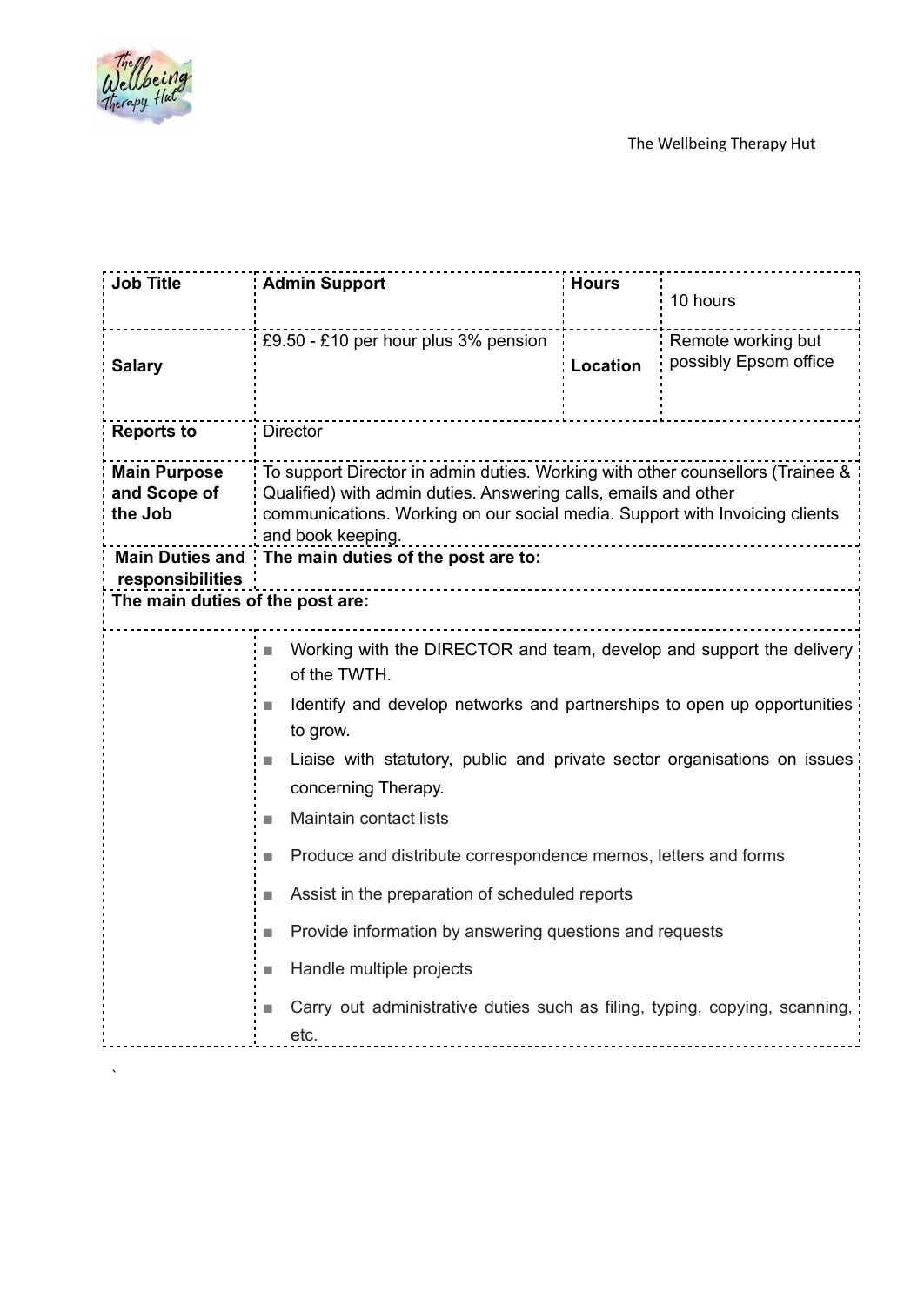

| ×  | Write letters and emails on behalf of The Wellbeing Therapy Hut                          |
|----|------------------------------------------------------------------------------------------|
| T. | Maintain computer and manual filing systems                                              |
|    | Handle sensitive information in a confidential manner                                    |
|    | Reply to email, telephone, or face to face inquiries                                     |
| F  | Develop and update administrative systems to make them more efficient                    |
|    | Resolve administrative problems                                                          |
|    | Photocopy and print out documents on behalf of other colleagues                          |
|    | Provide polite and professional communication                                            |
|    | Implement clerical duties and administrative processes                                   |
|    |                                                                                          |
|    | <b>Marketing, Events and Promotion</b>                                                   |
|    | Identify community events and information. Helping build a community                     |
|    | resource for counsellors and clients to access.                                          |
| T. | Coordinate the attendance at specific external events, such as local<br>community fairs. |
| П  | Help promote TWTH and additional services                                                |
| u. | Ensure all key social media is updated regularly to promote services                     |

| : Other duties of the post are: |                                                                                                                         |  |
|---------------------------------|-------------------------------------------------------------------------------------------------------------------------|--|
|                                 | <b>Vision and Mission.</b>                                                                                              |  |
|                                 | Embrace the spirit and delivery of The Wellbeing Therapy Hut's Vision to<br>help make therapy affordable and accessible |  |
|                                 | Deliver against the outputs and outcomes of The Wellbeing Therapy Hut<br>Strategic plan and delivery plan.              |  |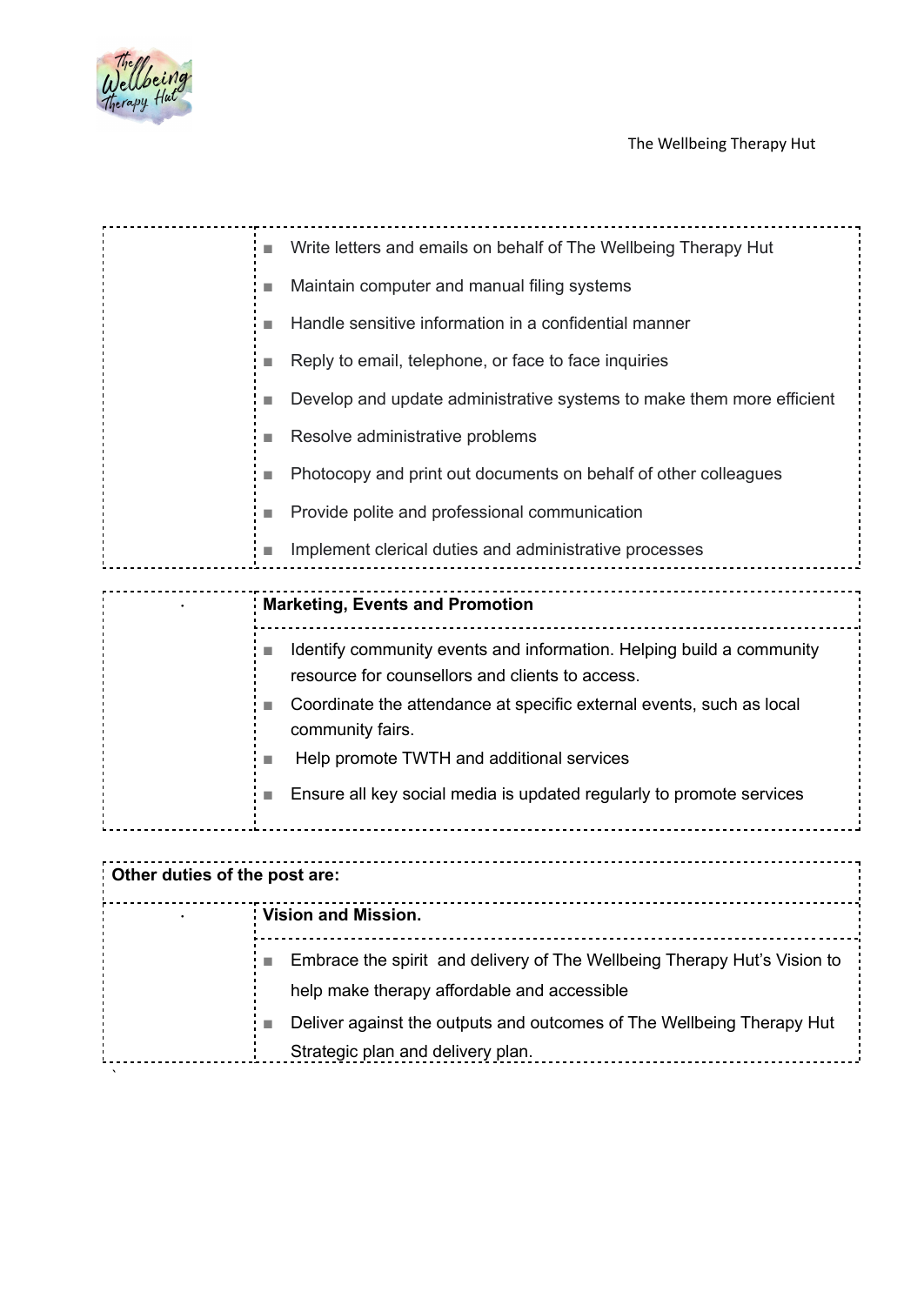

| ■ Be responsible for the development and constant updating of your own<br>personal work plan, linked to The Wellbeing Therapy Hut's delivery plan, in<br>agreement with your line manager                                                                   |  |
|-------------------------------------------------------------------------------------------------------------------------------------------------------------------------------------------------------------------------------------------------------------|--|
| Administration, Monitoring and Evaluation.                                                                                                                                                                                                                  |  |
| Be responsible for the timeliness of updating all administration and all<br>records relating to your role.                                                                                                                                                  |  |
| Ensure the accurate recording of all activity undertaken.                                                                                                                                                                                                   |  |
| Collect, collate and interpret relevant statistical information and qualitative<br>and quantitative monitoring to meet the requirements to develop the<br>service.                                                                                          |  |
| To take notes at team meetings<br>L.                                                                                                                                                                                                                        |  |
| To invoice clients weekly using a system and be on top of payments<br>received                                                                                                                                                                              |  |
| To assist Director with book keeping                                                                                                                                                                                                                        |  |
| <b>Staff Training &amp; Meetings.</b>                                                                                                                                                                                                                       |  |
| Attend appropriate training and staff meetings as required.                                                                                                                                                                                                 |  |
| To be personally responsible for all personal professional development                                                                                                                                                                                      |  |
| <b>Supervision &amp; Appraisal.</b>                                                                                                                                                                                                                         |  |
| Keep the Line Manager updated on all aspects of the job description<br>through supervision and appraisal.<br>Positively engage in all supervision and appraisal meetings for the benefit<br>T.<br>of all The Wellbeing Therapy Hut's activities and events. |  |
| Teamwork.                                                                                                                                                                                                                                                   |  |
| Work as part of the The Wellbeing Therapy Hut's team, positively<br>contributing to The Wellbeing Therapy Hut life.                                                                                                                                         |  |
| <b>Equality &amp; Diversity.</b>                                                                                                                                                                                                                            |  |
|                                                                                                                                                                                                                                                             |  |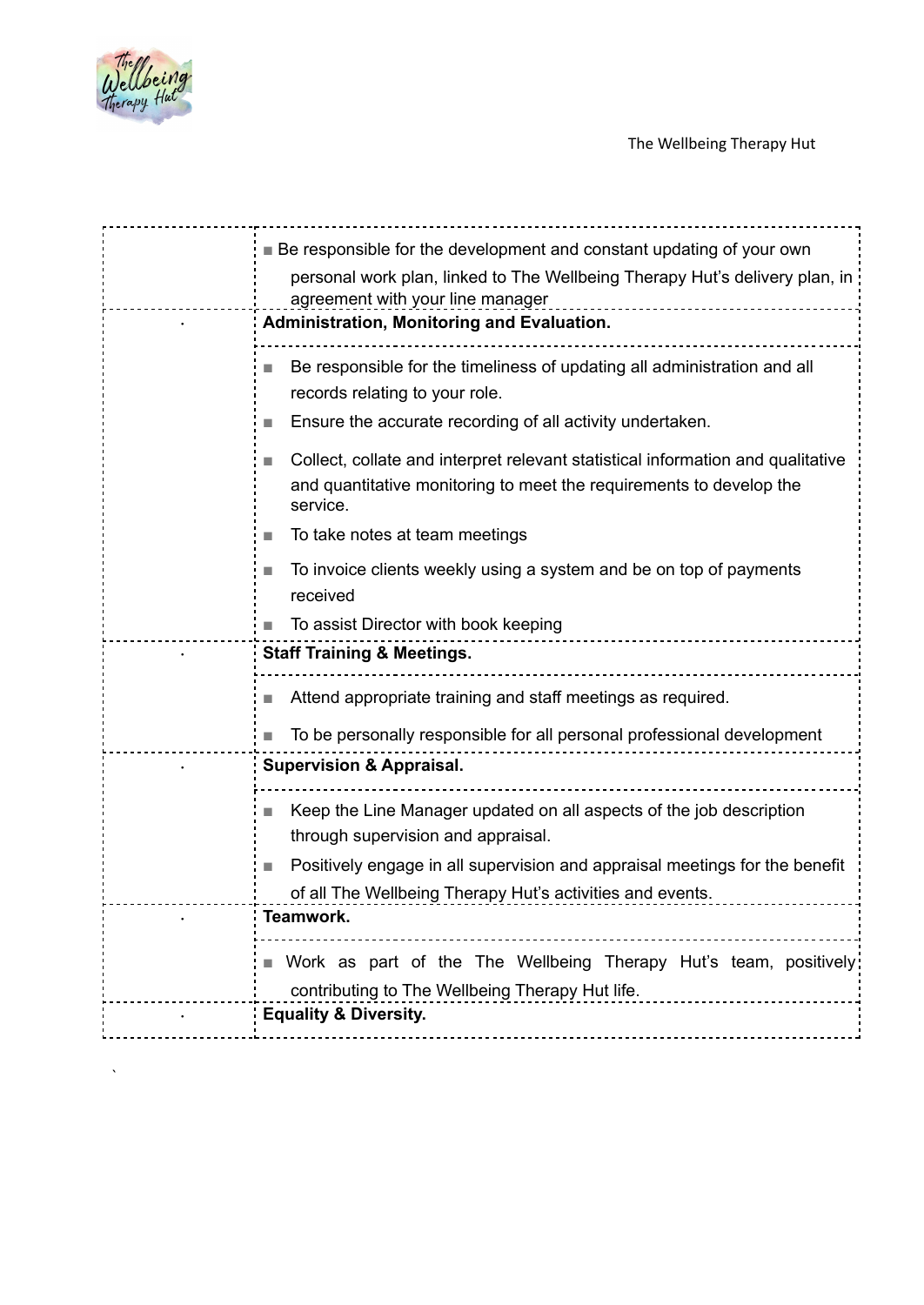

 $\ddot{\phantom{0}}$ 

The Wellbeing Therapy Hut

| ■ Work within The Wellbeing Therapy Hut's Equality, Diversity and Inclusion                   |  |
|-----------------------------------------------------------------------------------------------|--|
| Policy at all times, promoting anti-discriminatory practice across the whole<br>organisation. |  |
| <b>Other Duties.</b>                                                                          |  |
| ■ Undertake other such duties within the competence of the post holder which                  |  |
| may be reasonably required from time to time.                                                 |  |

*Please Note: Duties outlined in this Job Description may be reviewed and amended from time to time.*

| Criteria   | <b>Essential</b>                                                                                     | <b>Desirable</b>                                       |
|------------|------------------------------------------------------------------------------------------------------|--------------------------------------------------------|
| Experience | Proficient with using MS packages<br>including Word, Excel, Outlook, as<br>well as with databases    |                                                        |
|            |                                                                                                      | Knowledge and experience with<br>Quickbooks and Zettle |
|            | of<br>Knowledge<br>and experience<br>external<br>networking,<br>public<br>speaking and presentations |                                                        |
|            | Ability with experience in social<br>media and marketing to promote<br>services                      |                                                        |
|            | Knowledge and experience of<br>coordinating and<br>managing<br>key external events                   |                                                        |

# Person Specification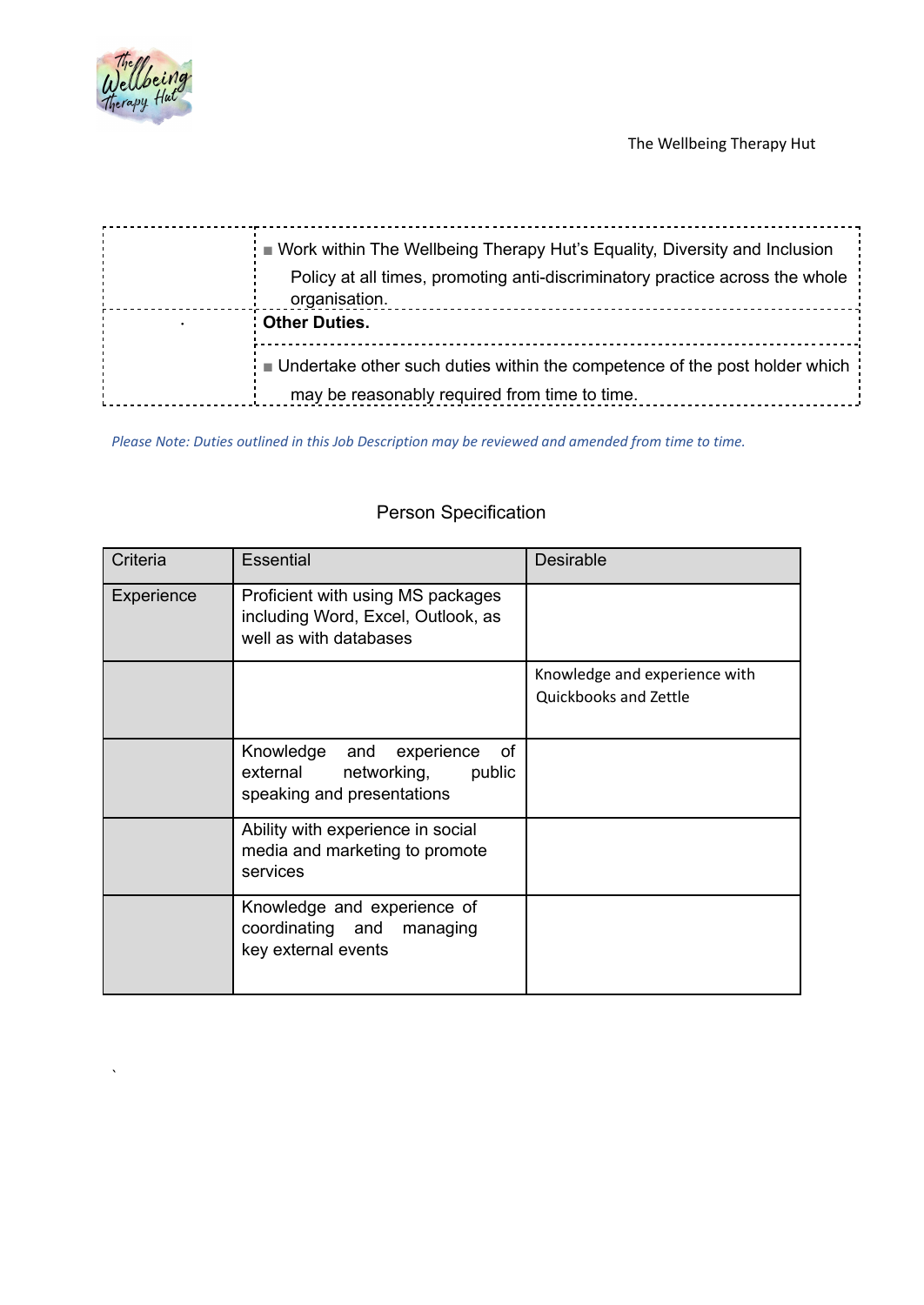

|                                             | To be able to proof read, edit and type<br>at a high standard.                                                                                      |  |
|---------------------------------------------|-----------------------------------------------------------------------------------------------------------------------------------------------------|--|
|                                             | An understanding of therapy and what<br>is needed to access therapy. To be<br>empathetic and non judgemental                                        |  |
|                                             | To be able to deal with and support with<br>reporting any safeguarding                                                                              |  |
| Skills and<br>Personal<br><b>Attributes</b> | Have a positive and enabling<br>attitude towards new services and<br>partnerships                                                                   |  |
|                                             | Strong organisational and<br>coordination skills                                                                                                    |  |
|                                             | Good data management skills and a<br>high attention to detail, required to<br>collate, analyse and disseminate<br>information                       |  |
|                                             | Full,<br>clean<br>license<br>driving<br>and<br>access to a vehicle                                                                                  |  |
|                                             | Good team player                                                                                                                                    |  |
|                                             | To be able to multi task and use<br>initiatvie.                                                                                                     |  |
|                                             | Knowledge and understanding of<br>boundaries of strict confidentiality                                                                              |  |
|                                             | To feel comfortable and confident with<br>who you are. Knowing your "triggers".<br>This can be an emotive role and being<br>able to deal with that. |  |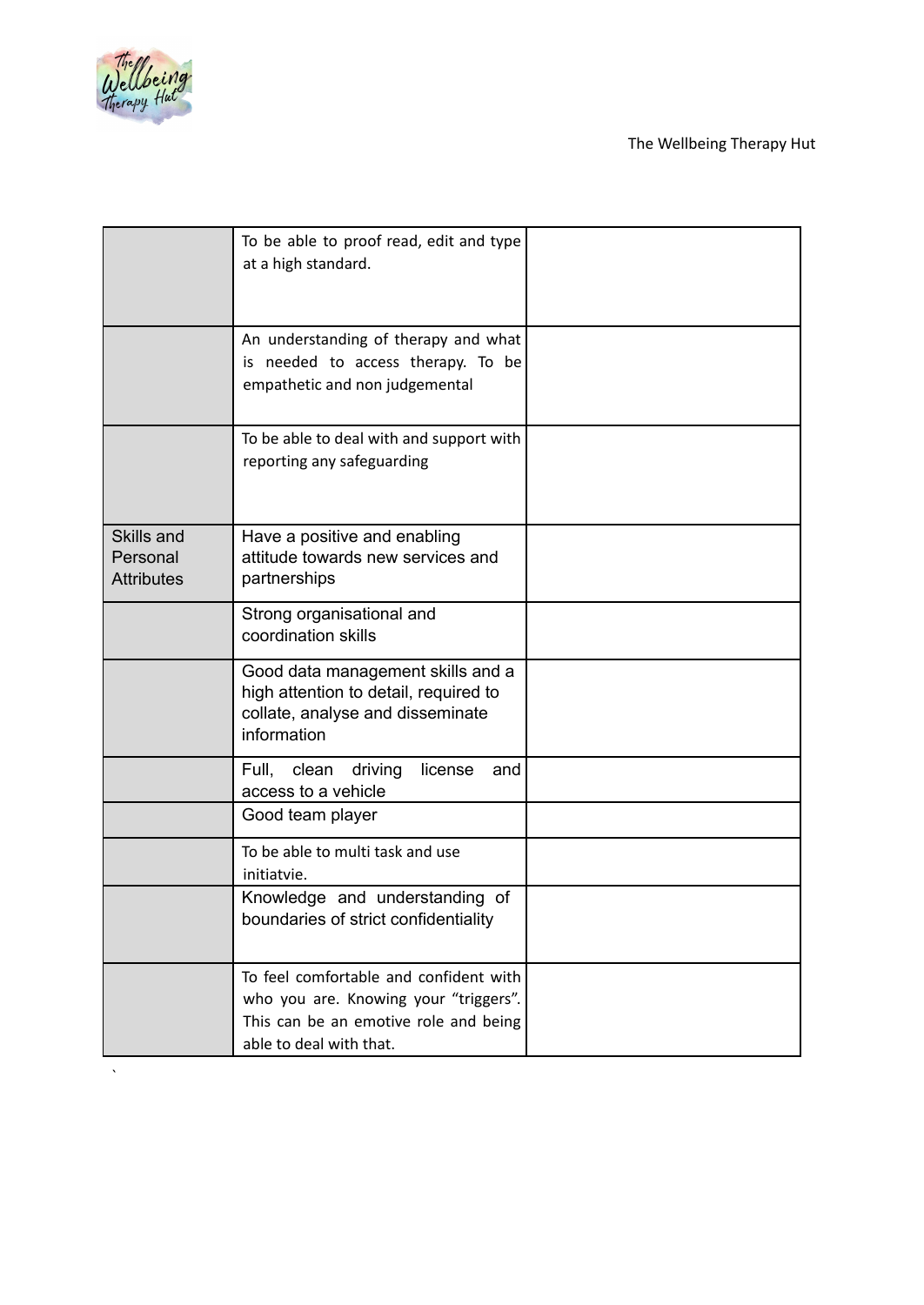

`

The Wellbeing Therapy Hut

| Other job<br>related<br>requirements | Ability to work flexibly and potentially<br>out of hours when required |  |
|--------------------------------------|------------------------------------------------------------------------|--|
|                                      | <b>GCSE Maths &amp; English</b>                                        |  |

# **5. THE WELLBEING THERAPY HUT BACKGROUND INFORMATION**

The Wellbeing Therapy Hut (TWTH) is a business that offers affordable and accessible counselling through self referal. Therapy is open ended and client led. We have a number of trainee counsellors that are in their final level of their training to become qualified therapists. All are interviewed and registered with an accrediting body. There are a few qualified counsellors who have experience and offer different styles.

The goal is to have a centre to offer all types of therapy under one roof. With the goal being that it is affordable and accessible. Meaning that clients can access what they need to, when they need to to enable them to be who they wish to be.

We currently have talking therapies, which ranges from children to couples. We also have been able to offer Reiki and massage too. We aim to continue to grow and offer more therapies in time.

We are a fast paced environment and the business has grown from strength to strength. All the team members are extremely valued and are an important part of the business. We all work together and support each other which is really needed.